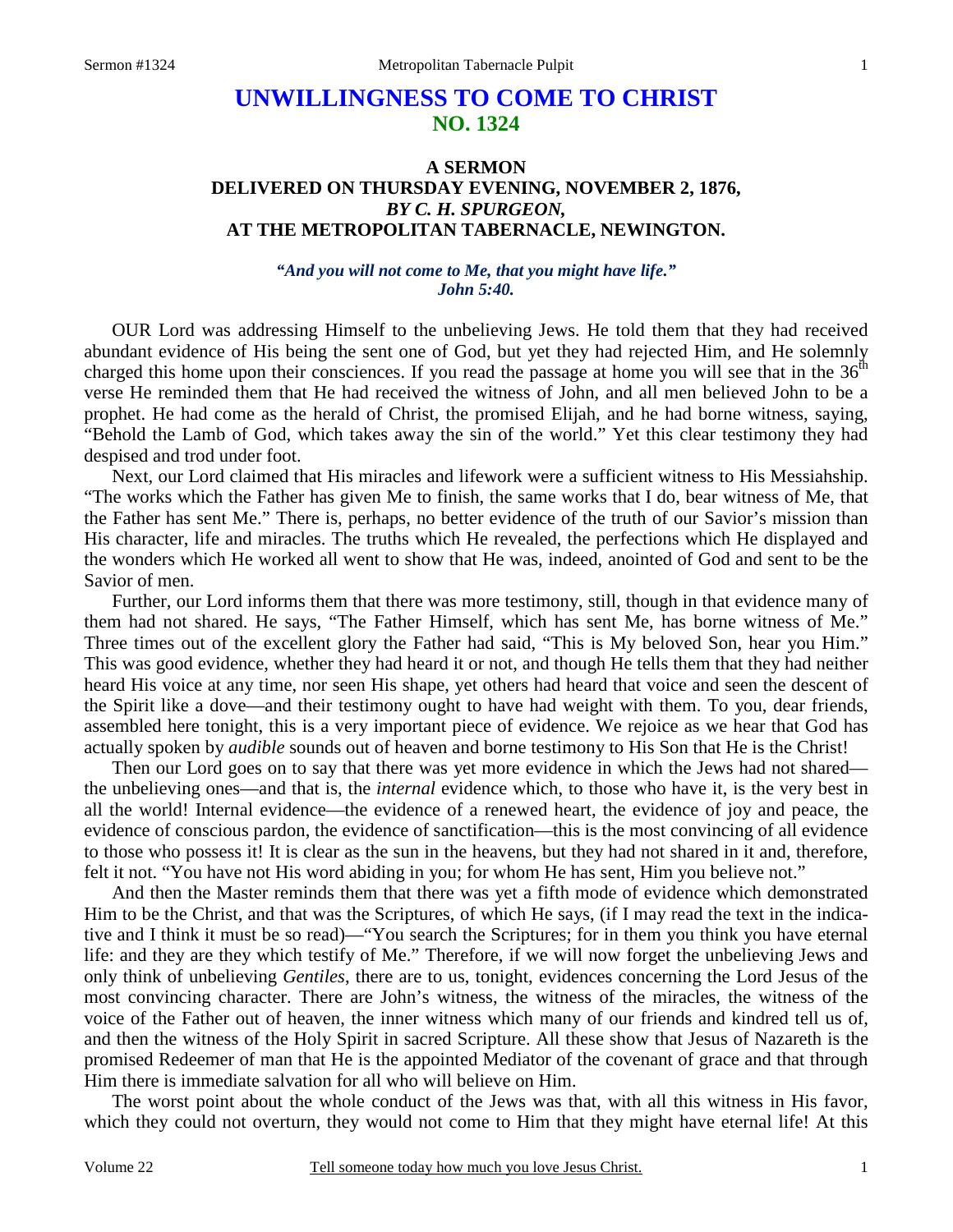moment there are many such unbelievers upon the face of the earth and, what is more to the point, I fear that at this hour, in this congregation, there are some who will not come to Jesus that they may have life. There are persons in this great assembly, consisting, as it does, of individuals who have enough thought about religion to come out on a weeknight to hear a sermon about it, who, nevertheless, will not come to Christ! Some of these persons are often here, familiar with these courts and familiar with this voice perhaps so familiar that they have grown accustomed to it and it has but little power with them. And yet, though they will come to *us*, they will not come to Christ! However, it is to them that I shall speak tonight and I ask God's people to pray that while I am speaking, the Spirit of God may apply the word to the heart and to the conscience. I speak in great weakness and bodily pain and, therefore, I hope to be aided and assisted by a double portion of the divine strength, and, if it is so, God's glory will come of it.

 Now, we shall notice, first of all, *the great plan of salvation*. Let us look at it—it is coming to Christ that we might have life. Secondly, I shall look and ask you to look at *your position towards it—*"You will not come to Me that you might have life." Then, thirdly, I shall dwell, for a few minutes, upon what will certainly be *the result of such conduct as this*. And, fourthly, before we have done, let us hope for *a change in your state of mind*, so that before you sleep tonight it shall cease to be true of you that you will not come—and a joyful fact that you *have* come and found eternal life! Your immediate conversion to the Lord Jesus Christ shall be the great object of our discourse and of the prayers which will go with it from the Lord's people here assembled.

**I.** First, then, the text very briefly sets forth THE PLAN OF SALVATION. Christ speaks of it thus, "Come to Me that you might have life." The way to be saved is to come to Christ! Christ is a person, a living person, full of power to save! He has not placed His salvation in sacraments, or books, or priests, but He has kept it in Himself, and if you want to have it, you must come to Him! He is still the one source and fountain of eternal mercy. There is no getting it by going round about Him, or only going near Him—you must come *to Him*, actually to *Him*, and there must be a personal contact established between the Lord Jesus and your spirit. Of course it cannot be a *natural* contact, for His body is in the heavens and we are here. It must be a *spiritual* contact, by which your mind, heart, thoughts shall come to Christ, and faith, like a hand, shall touch Him spiritually, grasp Him by believing upon Him and receive life and grace from His divine power. Just as when the woman of old touched His garment's hem, the virtue went out of Him to her and she was healed, so now, though He is yonder, faith's long hand can touch His divine and human person, by confiding, trusting and resting in Him. And so, virtue will flow from Him into our soul and our mind shall be healed of whatever disease it has.

 Think, then, at this very moment, of Jesus Christ, who was once nailed to the cross and died as the sacrifice for sin. Think of Him as sitting, now, at the right hand of God, even the Father, clothed with infinite majesty and might. And if you are enabled, now, to repose your heart upon Him, to believe that He is able to save you and, by an act of faith, to commit your soul into His keeping that He may save it, you have done what He bids you do—you have come to Him and He will not cast you out—the blessings of His salvation shall be yours! This is the coming which He sets before you—the drawing near of the mind, the heart, the soul to Jesus, so as to trust in Him—to trust in Him at once for all that your soul needs.

 The text, when it says, "Come to Me that you might have life," implies that we are to come to Jesus Christ for everything, for *life* includes all that is absolutely necessary for salvation, yes, salvation itself! It is the lowest stage of grace, and yet the term comprehends the very highest condition of the soul, even when it enters into glory and enjoys life at the right hand of God. O sinner, by nature you are dead in sin! You must be made alive or you cannot dwell with God, for He is not the God of the dead but of the living! To be quickened, you must come into contact with Him who is "the life," even Jesus. And if you come to Him, you have begun to live! You are also condemned to die on account of your breaches of the law. You are condemned already, for you have sinned against the most high God. If you come to Christ, the Mediator, the sentence against you shall be removed. You shall live, for, "there is, therefore, now no condemnation to them that are in Christ Jesus." As soon as the soul comes to Christ, it receives pardon and justification. These two remove from us the guilt which brought us under condemnation and put up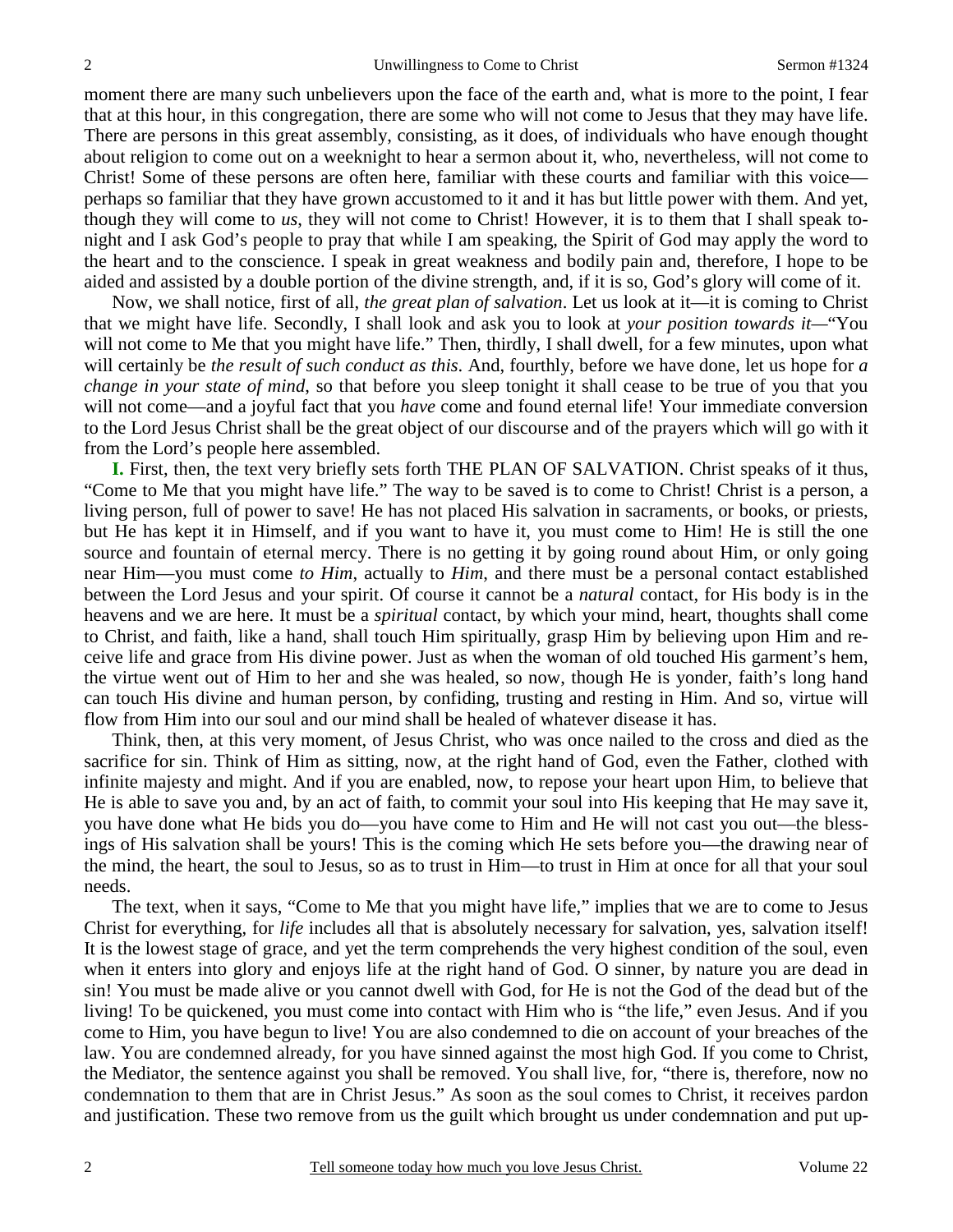on us a righteousness which entitles us to stand before the most high God without fear, for, "who is He that condemns? It is Christ that died."

 Coming to Christ gives us actual spiritual life and gives us, also, *judicial* life, so that we need not fear the axe of Justice. Those cannot be condemned who are accepted in the Beloved and all are thus accepted who have come to Christ! I will read you two verses, as they certainly may be translated without the slightest violation of the original language. The text runs thus—"You search the Scriptures, for in them you think you have eternal life; and they are they which testify of Me; but you will not *come to Me* that you might have life"—as if to show you that there are many persons who seek life and even think that they have it, and yet have not found it because they stop short of Christ. They search the Scriptures, but they will not come to Jesus. Is it not, therefore, a good thing to search the Scriptures? Yes, that it is, and the more you search them the better. But it is not *the* thing—*it* is not the saving work. You may be Bible readers and yet perish! But this can never happen if you come to Jesus by faith. I may put the same truth of God in another shape. You pray. Some of you pray earnestly, but yet you will not come to Christ that you might have life! Is it not a good thing to pray? Yes, indeed, a blessed thing to pray, but still it is not *the* thing—it is not the subject of the great saving *command*. The gospel precept is not, "Go you into all the world and preach the gospel to every creature. He that searches the Scriptures and prays shall be saved." No, but the gospel runs thus—"He that believes and is baptized shall be saved." There stands the healing touch—the act which brings us life—faith in the heart and confession with the mouth! To these the promise is made, and of those who neglect these our Lord says, "You will not come to Me, that you might have life."

 Now, observe that this way of coming to Christ, which is indicated in the text, *is the only way*. There are other preachings, but there is only one true ministry, and the true ministry bears witness concerning Christ. There are other supposed ways of salvation, but they shall be accursed that preach them! And woe unto them in the last great day who have deluded men's souls with their "other gospels," for, "other foundation can no man lay than that which is laid—Jesus Christ the righteous." "Believe and live" is the one unchanging oracle and He that has regard to it, shall find eternal life! But take heed that you despise not him that speaks this wondrous word from heaven, "for there is no other name given under heaven among men whereby you must be saved." Come to Christ! Come to the anointed Savior! Come to the Son of God! Come to Him who is both God and man! Come to the Mediator! Come to the Redeemer! Come to the Great Substitute for sinners! Come and trust Him and you shall live! I have no other message for you. Do not reject it, for if you do you must perish without hope.

 And this way, as it is the only one, blessed be God, is *a sure way and an open way*. Sure, for none ever tried it and failed. There lives not on earth, there lives not in hell—one soul that trusted in Christ and yet was not saved—

### *"There is life in a look at the Crucified One. There is life at this moment for you."*

life in every instance. There has never yet been one that did confide, alone, in Jesus, that found faith to be useless, for faith is a living thing and works by love. It purifies the soul and saves the man through Jesus Christ.

 And it is an open way as well as a sure one—open to you tonight, dear friend. "Say not in your heart, who shall ascend into heaven to bring Christ down? Or who shall descend into the deep to bring Him up again from the dead? The word is near you, on your lips and in your heart." If you will, with your heart believe in the Lord Jesus, and with your mouth make confession of Him, you shall be saved, even you! The latter days have fallen upon us! The shades of the evening of the world and the damps of its autumn are all around us! But still there sounds forth the cry, "Whoever will, let him come and take the water of life freely." Still is the fountain opened for the house of David and the inhabitants of Jerusalem for sin and for uncleanness—

> *"Dear dying Lamb, Your precious blood Shall never lose its power, Till all the ransomed church of God Is saved to sin no more."*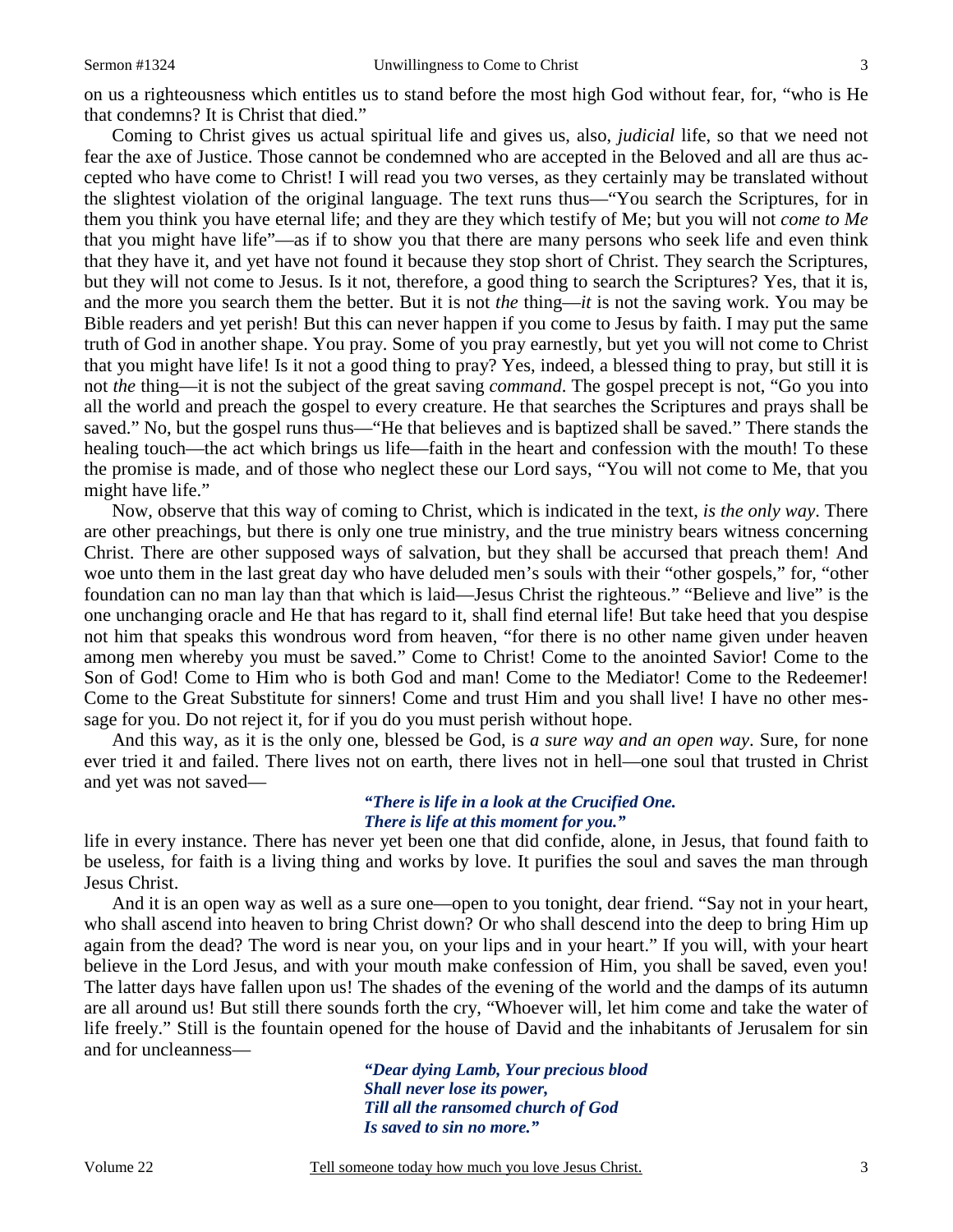Thus have I put, as plainly as I can, the plan of salvation. That is it and that is all of it—it is to come to Christ! If I talked much longer I might darken, but I could scarcely make clearer, the simplicity of the gospel of Jesus. It is to come to Christ, to trust Him, to obey Him, to yield yourself to Him, to love Him! So, to come to Him is to come to Him on earth and be with Him forever and ever in heaven!

**II.** Now, secondly, and very solemnly, I want to speak to you unconverted ones, who have heard the gospel a long time, about YOUR POSITION IN REFERENCE TO THIS PLAN OF SALVATION. "You will not come to Me that you might have life."

 That describes your position and I earnestly beseech you to look it in the face. I would have you get by yourself and say to yourself aloud and deliberately, "*I will not* come to Him, that I might have life." But you reply, "That would be an awful thing to say!" I know it would be, but it is a more awful thing, to my mind, not to dare to say it and yet practically to be doing it! Are you ashamed to *say* it and yet *not* ashamed to do it? I know there is a curious feeling about some men that if the preacher openly rebukes a vice which they practice they find fault with him for even speaking of it. They say that he ought not to allude to such vile things, yet they live in these very sins from day to day! This is the hypocrisy and cant of sinners and it is detestable! And so men will live in unbelief, but if you ask them to say decidedly, "I do not believe," or to assert openly, "I will not come to Christ that I may have life," they think we must be as wicked as they are to ask them to say such a thing! Now, what you dare do, you will surely dare say, or else you are a coward and a liar to your soul! If it is a right thing to *do*, it must be right thing to *say*. I do not ask you to go and proclaim it to others—to infect them with your disease—but I ask you to say it *to yourself.* I ask you to label yourself what you are and let it be distinctly understood by your own soul what you mean and where your position is. I pray you act honestly and openly with your own heart. It surely cannot be wise to cheat yourself.

You will not come to Jesus that you might have life—we know this to be true of many of you because you have not come. If you say it is not true that you will not come, and then I reply, "How is it that you have not come?" If you have come, how readily do I withdraw the charge! With what joy and happiness do I bless the Lord that you have been led to His dear Son! But, if you have not come, dear friend—and you know, yourself, whether you have or not—then I cannot retract a syllable of the accusation, but I repeat the charge—you will not come to Him that you might have life. I know that you would rather put it another way and you would say softly, "I cannot come." But this is clattering language! Do you know what, "cannot," in such a case means in Scripture? It means the same thing as, "will not." If you have the will, you have the power, for, wherever there is the will, God has it, and He does not give the will without giving the power! Though sometimes we have to cry out that, "to will is present with us," but, "how to perform that which we would, we find not," yet that lasts not long. When the Lord gives the will, He soon gives the way. His grace does not divide the two gifts—the power comes with the will. And if you have the will tonight you have the power. That you cannot is true, but it is only true because you *will* not—your will is the seat of the weakness. I may say of a man that he cannot be chaste. Why? Because he will not be chaste! That is the *only* reason! I may say of another man that he cannot speak the truth. What do I mean by that? I mean that he is such a liar that he *will* not speak the truth. He could if he would, but there is the point—he will not. Our weakness to do good lies in the fact that our will, itself, is opposed to the right. "You *will not* come that you might have life" is the true English of that excuse of yours that you cannot! If you would, you could. It is because you *will not* that you cannot!

 But one of you will say, "It is not that I will not, but that I *dare* not come to Jesus." Ah, my dear friend, but if you say, "I dare not," I have to ask you on what grounds you support that remarkable fear. Dare not be saved? Dare not come to the Son of God whose very person is love? Dare not do what God commands you? "This is His commandment that you believe on Jesus Christ whom He has sent." Turn that, "dare not," round the other way—it were much better used so—"I dare not *refuse* to come! I dare not tarry any longer! I dare not disbelieve! I dare not distrust! I dare not keep my sin and let my Savior go." That is the true kind of, "dare not," but the other is an idle excuse. How idle it must be for a man to say, "I dare not obey my God and trust in His Son," I leave your own consciences to judge. The truth is, "You will not come to Christ, that you might have life."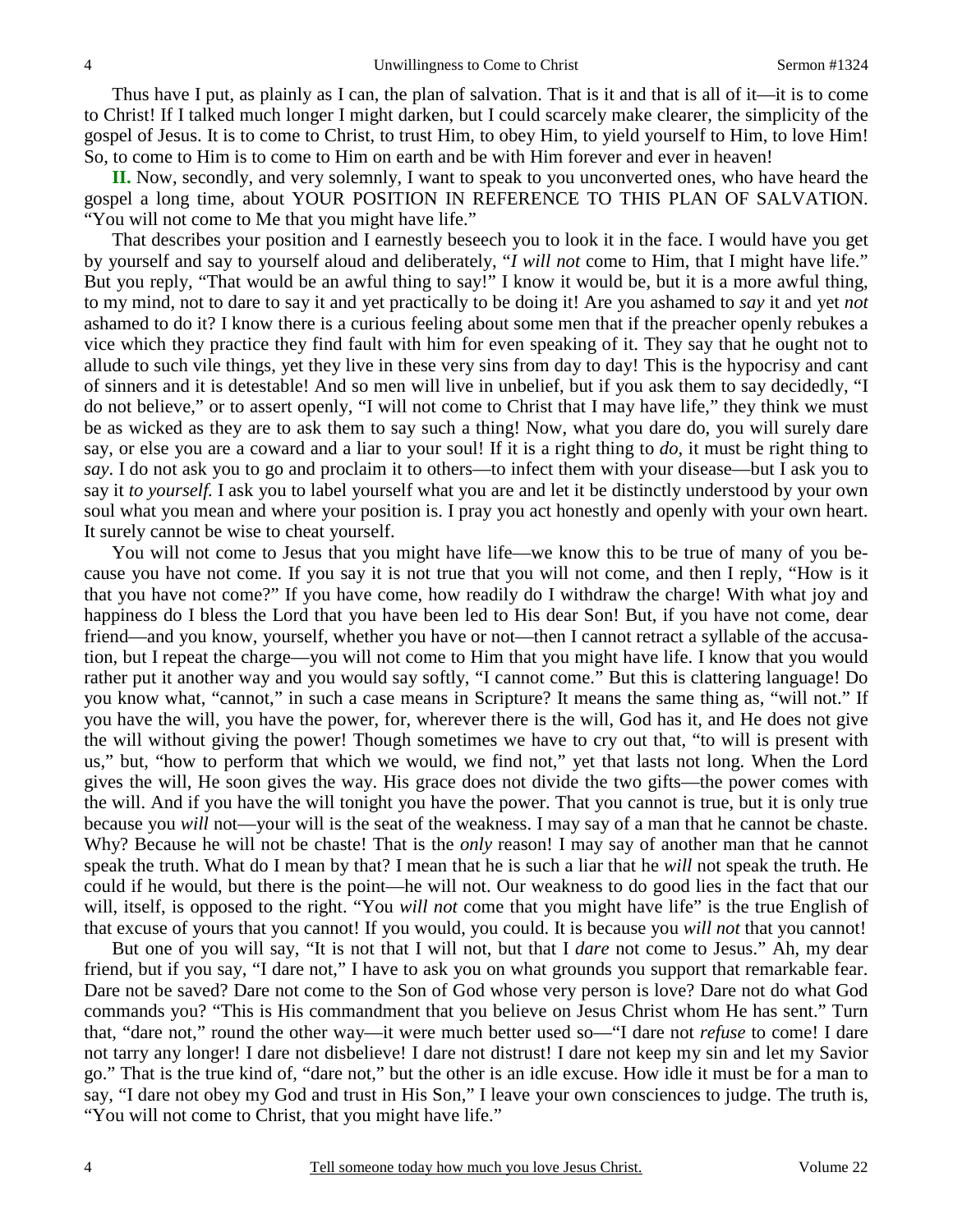Let me hold you, now, and ask you to think for a few minutes of what you are doing. Think of *the life* which you are spurning! There is no life for you anywhere but in Christ—and if you will not come to Him you will never have life! That is to say, you will not have that without which this poor existence of yours is only a lingering death. The grace which enables you to overcome sin, the joy which enables us to master trouble, the light which helps us to look into divine mysteries, the inward spiritual principle given in regeneration, by which we have fellowship with God and with His Son Jesus Christ—these are main ingredients in the life which you need. O my dear friend, life—the life of God in the soul—is to me the one thing necessary, the one thing without which all the world were not worth having! It would be better to be poor and hungry and naked than to be without this inner life. It is true life in this world to live by faith upon the Son of God—and that you are missing and despising! This is the life which made your mother what she was. You remember her holy living and you cannot forget her triumphant dying! The life which makes men holy, happy, safe and blessed is, "Christ in you, the hope of glory," and this it is that you need. Will you reject it? O be not so foolish!

Remember that this life which you spurn is eternal life! It is the life with which you are to live in another world, the life which shall qualify you to dwell with cherubim and seraphim and join their songs; the life which will enable you to stand before the throne of God and cast your crown at His feet in ecstasy of grateful joy! It is this that you do not care to have, for you will not come to Christ that you might have life. Do not continue to spurn the best of God's gift!

 Let me tell you, the day will come when you will wring your hands in anguish to think that you despised that life. It may be that it will be so in the throes of death, but it is certain that it will be so amid the terrors of judgment, when there shall open wide before you the gates of hell, and before you shall blaze the lake that burns with fire and brimstone which is the second death. They who are not born twice will have to die twice! And he that has not life through faith in Jesus must die the second death and endure its pangs forever and forever. See, then, the life you spurn, dear friend, and ask yourself whether this is wise.

 Next, think—and I wish I could speak to you as I would—think of the person whom you reject. "You will not come to ME," says Christ. I have been thinking of this all day—how it is that any man can be so base as not to come to my Lord Jesus Christ. Look at Him! Let me portray Him to you as He completed your redemption. He hangs upon His cross—His face is all stained with the bruises and the spit of the rough soldiers. And down it trickles the red drops that have been started from His temples by the crown of thorns. His eyes are red with weeping and with watching, and His visage is more marred than that of any man. You can see all His bones. His body is emaciated and worn with anguish. His hands the cruel nails have dragged and torn till you see the wide gaping wounds from which the blood flows. His feet are the same—they are both fountains of blood. And then His side! Behold His side—from which gushed blood and water from the deep wound made by the spear. It is He who thus redeemed mankind! The Lord of glory hangs there! The only-begotten Son of the Highest, the Prince of the kings of the earth has given Himself up to bleed and to die a felon's death for you! And what is your attitude towards Him? You turn your backs upon Him! Is it nothing to you? "Is it nothing to you that Jesus should die?" Do you mean that it is nothing to you that Jesus should bleed to redeem men? Do you mean to refuse a share in that redemption? Do you utterly reject the bloody ransom price He paid upon the cross? If it is so, then put it down in plain English—put it down in black and white and sign your name to it—"I refuse Christ's blood." To write it down is the very best thing you can do if it is, indeed, so! Because, perhaps, when you have read the dreadful lines, your conscience may be lashed into something like life and you may begin to look at Him whom you have pierced, and mourn because of Him. Think about this, you that will not come to Him that you might have life.

 But, lo, I see Him yet again! He is in heaven now. Quite another picture may we set before you. There He is at the right hand of God, even the Father, clothed with a snow-white garment down to His feet, and girt about with a golden sash, distributing crowns and thrones! He is worshipped by ten thousand times ten thousand blood-washed spirits and angels in all their ranks! Now you can be sure of this, that He it is to whom you will not come! From His glory as well as from His shame you turn away! It is well for Me that I do not feel, just now, about it as I did before I entered this pulpit, for if I did I could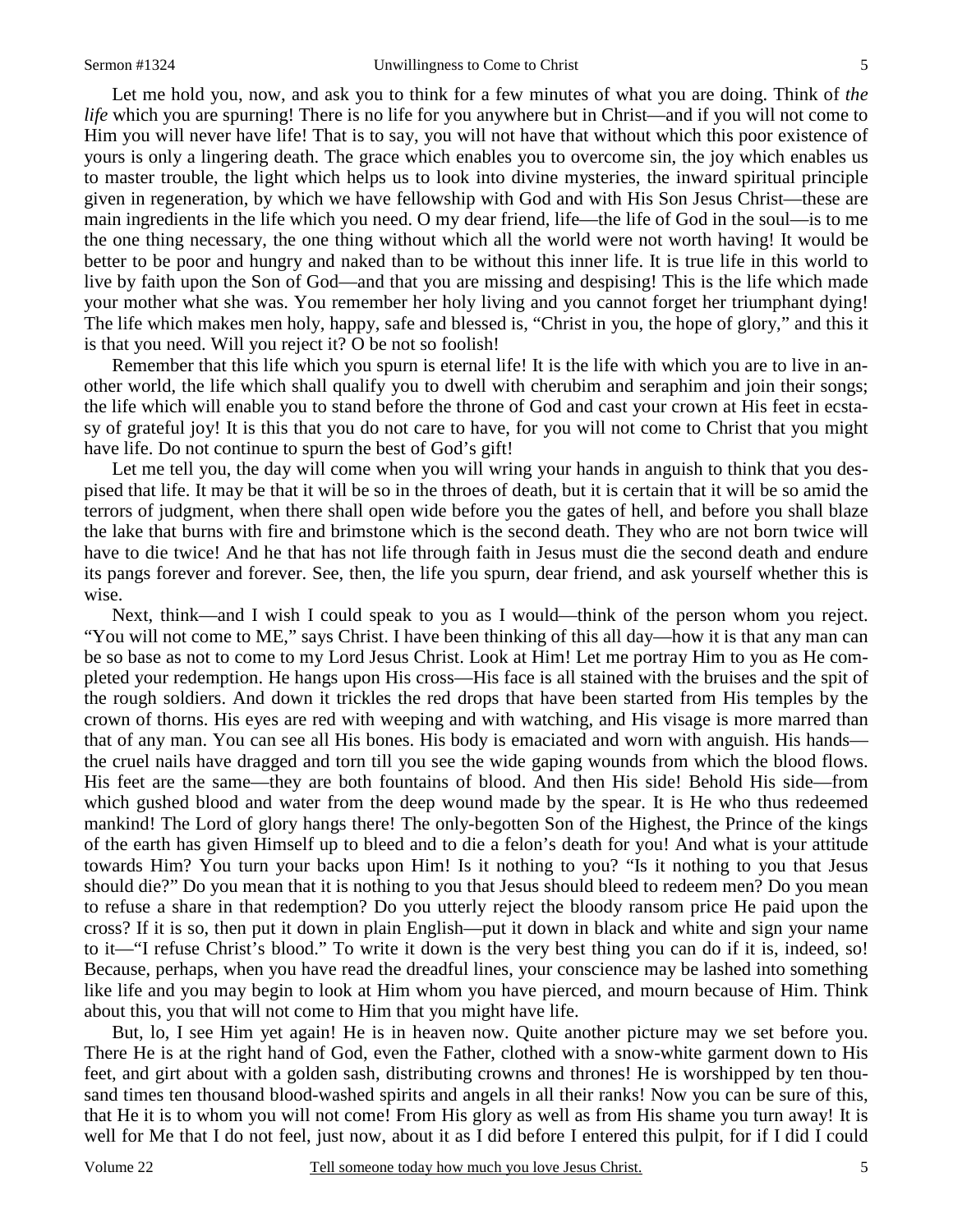only stand here and burst into tears, and could not dare to say what I am uttering now. This is so unkind to Jesus! So ungenerous to Jesus! I cannot bear it! It is at the price of your *souls* that you reject Him! Will you sooner be damned than have Him? Do you mean that? What strange hate is this, that to show your hatred of Jesus you will destroy yourselves? O foolish sinners! Foolish sinners! What mad freak of sin is this, that you will bear your sins and dare the death they bring sooner than have Christ to be your Savior? Yet it is so, so long as it is true that you will not come to Him that you might have life.

 Now, think, again, what it is you are doing. What is *this which you refuse to d*o? What is the action you refuse? You refuse *to come to Him*. If it were to come to Sinai, where the trumpet waxes exceedingly loud and long, and where the flaming lightning flashes forth amidst tremendous thunder, I could understand your reluctance. But the deed you refuse to do is to come to Calvary, to come to Jesus where nothing sounds but love and mercy! You will not *come to Him*. That means, with some of you, that you will not even *think* about Christ. He may die, but you cannot trouble to think His redemption is over. He may rise and thus may justify His people, but you have something else to think about. And that something else, with some of you, is earning your daily bread. With others of you it is only how you may pass the hours and go from one amusement to another. Salvation is worth Christ dying for, but not worth your thinking about! Alas, how the mass of people in London think of *anything* except Christ and their souls! The papers ring with some fresh thing and the news is on everybody's tongue. But my Lord's death for sinners—oh, it is a bore, is it not? It is a weariness to hear about it and, "sermons are very dull," they say. It is because men's hearts are dead that sermons are dull! Jesus is not endured because men will not come to Him and live! O blessed Spirit, turn their hard hearts and stubborn wills, and turn them now! While some will condescend to think a little, yet they utterly refuse to come to the point and believe. Now, surely, the very least thing that the Lord Jesus Christ can claim of us is that we believe Him! When has He ever been false? What is there about His character that is untrue? It is due to truth to render to it our confidence and our trust—and when we know that this faith, this believing Him, this trusting Him, which is His due, is, nevertheless, simple as it is, the highest and most saving act of the mind it is strange that we should still refuse to believe! What Jesus claims is that we so believe Him as to obey Him. Now, if He were a tyrant, we might very well be reluctant to obey. But He is so gracious, His yoke is so easy and His burden is so light that it is foolish as well as wicked to not obey! All His followers tell us that there never was such a Master and that they wish they could altogether obey His every will and wish, for obedience to Him is bliss to them—and yet you refuse to yield obedience to such a Master? Is this wise or right? He asks your love—the love of your heart. What a heart that must be which cannot and will not love Him! How foul, how vile, how dead, how black, how stony is the heart that cannot love Him who gave His heart's blood to redeem us! O soul, soul, soul, if you perish, it is not because the gospel was hard and exacting and its terms severe, or because the saving act was impossible to you and out of your reach—you perish because you will not come to Him that you might have life!

 I desire you, still, to keep your eyes fixed on that fact, my friend, that you are acting as if you had said, "I will not come to Christ that I might have life." *Think of why you will not come*. Can you give me some good reason why you will not come? Perhaps you answer that you hope to find salvation somewhere else. These Jews fancied so. They thought that they would find it in the Scriptures. "In them you think you have eternal life." Hence a personal Christ was rejected, that they might go on searching into the original text, counting the letters and disputing over knotty points. They were, however, mistaken the Bible cannot save! Perhaps you feel that you can get more good by trying to understand doctrine than by coming to Christ. You will be bitterly mistaken! However excellent the Scriptures are, if you put Scripture in the place of Christ, you have made a choice and you have set your choice in opposition to God's choice, which is this—"that you believe on Him whom He has sent." It is not on "*it*"—that you are to believe, but on "*Him* whom He has sent." That is the great saving point, the person, the very person of the Lord Jesus Christ! O beloved, I wish you could see this—that Jesus Christ gathers up in His person all the teaching of Scripture—that in His blessed person is all the efficacy of His redemptive work for men and that what is to be done is *to come to Him*. When you do not believe in Jesus, you refuse to honor the Son of God. And He has said, "He that refuses Me, refuses Him that sent Me." You refuse God when you refuse His Christ!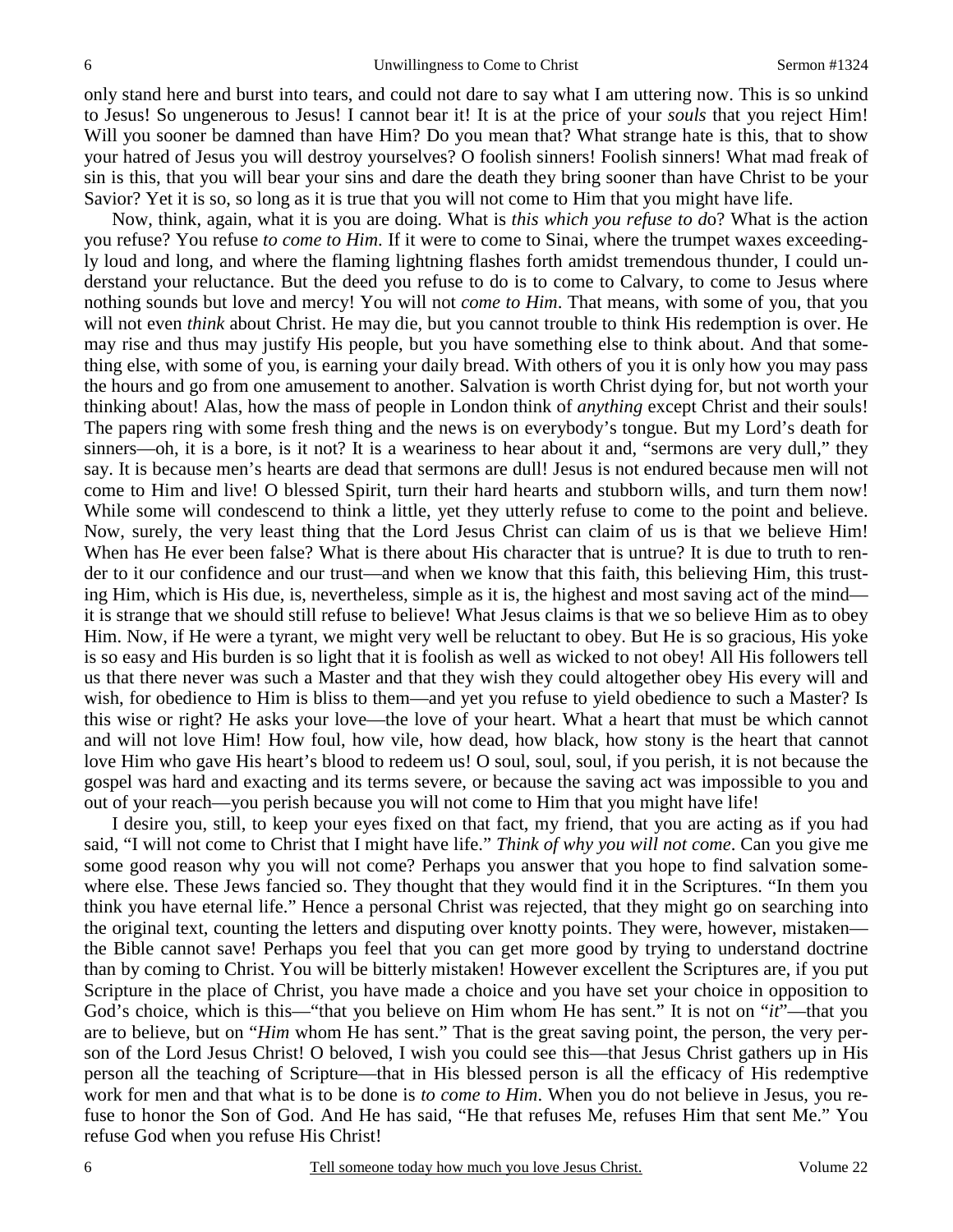Possibly, dear friend, the reason why you will not come is that you indulge some secret sin which you cannot give up. O that secret sin! That secret sin! That worm at the root of the soul! I know not what it is, my friend, but God knows and you know. Is it your pride? Can you not stoop to be saved by mercy, through the grace of God? Or is it a fleshly lust from which you cannot separate yourself? Is it dear to you as your right hand? Off with it, man! "It is better for you to enter into life halt or maimed, rather than having two hands or two feet to be cast into everlasting fire." Is sin holding you back from Christ, from life, from heaven? Dear as this Barabbas may be, do not prefer him to your Lord! Away with the sin, it is a viper! Away with it, or else God will say, "Away with *you*."

 I fear, in some cases, that the chain which holds men back from Christ is sheer frivolity. It is so with a great many young people—and there are some old people who are quite as trifling—they have gray hair on the outside of their heads, but none within. Their minds are none the riper for being old. They are silly, frivolous, and superficial, trifling with everything, never serious upon any theme—and above all others they need to be sharply rebuked. Ah, sirs, if you must play, I wish you would play with something cheaper than the blood of Christ! If you must trifle, trifle with something that will cost you less than your souls! It seems a dreadful thing for a man to stake his whole estate on the running of a horse, as some have done. But it is less foolish than to stake your endless destiny upon the possibility of your living another week, or another day! Yet you are doing this—you know you are! May God awaken you, dear friend! May He speedily awaken you from such folly as this.

 Now, I want you, dear hearer, to come back to the point and look at the fact that you will not come to Christ. You will do anything else, but you will not come to Christ. You will come out to our special meetings, but why do you come? What do you come to these meetings for if you do not need Christ? And you will pray from mere habit—you would not like to go to sleep without praying after a fashion but what do you pray for if you will not have the best gift which God can give you, even Jesus Christ? What is there worth praying for if you refuse Christ? Yes, you will search the Scriptures, but, in the name of reason, for what? Why do men go into the harvest fields if they need no grain? Why do they dig in the mines if they do not need to find metals? The Scriptures (with all reverence of them do we speak) are but the mine—Christ is the treasure! They are the fields, but He is the harvest! Take Christ out of the Bible and what is it? He is the sum and the substance of it all! And when you search the Scriptures you should search them that you may find *Him*, or else you misuse and abuse them; but why this strange reluctance? "Oh, I need to feel," says one. Yes, I know. You would like to feel deep convictions. You would like *anything* rather than to come to Christ. "But," says one, "I must have time to think." I know—you want to be saved by your *thinking*—anything is more desirable to you than coming to Christ. Come to Christ just as you are, just as you are *now*, while now His Spirit pleads with you! Ah, you will not do this, some of you will not, and therefore I must leave you. Let us pass on to the third point very briefly.

**III.** Let us consider thoughtfully WHAT WILL BE THE RESULT OF THIS. I will put myself in your place, now, and speak for you.

 "I will not come to Christ that I might have life." When I have said that, what does it involve? It means that any good feelings which I may have had through hearing the preaching of the gospel, or through listening to the addresses of earnest Christian men, are as the morning cloud and as the early dew. They are all to end in nothing and to pass away. They cannot do me any good. I have heard sermons in vain. I have read the Scriptures in vain. I have attended prayer meetings in vain. If I will not come to Christ all these things are in vain! But what next? Why, then, I may expect that the feelings I now have (for I am conscious of some measure of holy desire) will pass away. I shall grow harder and harder, and harder in heart, and more indifferent, and more callous as time rolls on. And what will happen to me, then? Why, this—I never shall come to Christ at all!

 I suppose that some of you, though you will not come now, think you will come to Jesus one day. Oh, if it were told you, to a dead certainty, that you never would come, you would stand aghast. "Ah, me!" you would say, "Must I, then, be lost forever? Shall I never come to Christ?" My dear friend, it looks very likely that you never will be saved. If you are to come to Jesus, why not now; *why not now?* Every day adds to the chances, if I may use such an expression, adds to the deadly "odds" against you,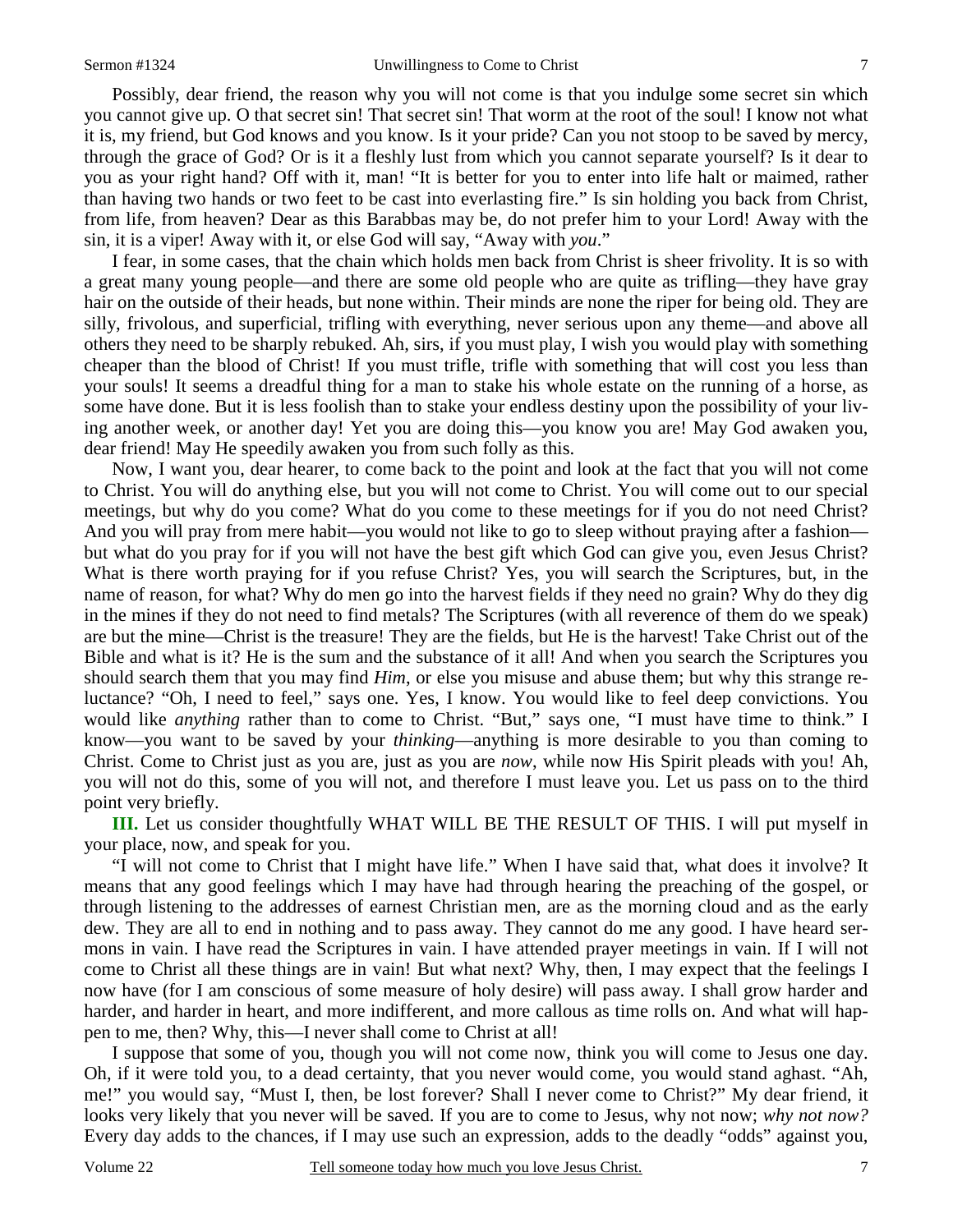that you will never come to Christ! Ah, it is a prediction which might be terribly accurate if we were to say that some of you who have oftentimes been awakened and yet have gone to sleep again, will sleep forever and will never lift up your eyes till you awake in the flames of hell! Ah, God, in Your mercy, prevent this! But this is the last result of all. If I will not come to Christ that I might have life, then I must die eternally and be driven forever from the presence of God and from the glory of His power! And, O my soul, what will that be? What will that be? Ask those who know what it is. Ask Dives while he begs Abraham to send Lazarus to dip the tip of his finger in water to cool his tongue! Ask those whose perpetual reply is weeping, wailing, and gnashing of teeth! But I will not pause to give you their answers—it would be too dreadful! Look at your future! If you will not come to Jesus that you might have life, you shall not see life, but the wrath of God abides in you!

**IV.** And now, last of all, LET US HOPE THAT THERE WILL BE CHANGE, and a change tonight! I felt, while I was speaking, that some of you were saying, "No, I dare not say that I will not come." Well, then, there is only one other word to say—"*I will come*." O that you would say, "I will come," and then carry out the resolve at once! "He is worthy of my trust. I will trust Him. He is worthy of my obedience. If He will help me, I will obey Him. He is worthy of my love. By His rich grace I will love Him— I will, I will." Thank God, dear friend, if you have said that, though it has been with trembling lips, for you may come. He bids you. His own words are, "Come to Me, all you that labor and are heavy laden, and I will give you rest." You may come. His church invites you and His Spirit invites you, for, "the Spirit and the Bride say, Come." We who have, ourselves, come, would all invite you, for it is written, "Let him that hears, say, Come. And whoever will, let him take of the water of life freely." Do you feel a softness of soul coming over you? Does something whisper, "Now is mercy's hour"? Then, I beseech you, quench not the Spirit, and tarry no longer! No, tarry not even to leave that pew and find your little chamber and fall on your knees, but *here and now* yield yourself to Him! It will be the best moment you have ever lived—the beginning of days to you! As the night when Israel came out of Egypt shall this night be to your spirit if you yield yourself—

> *"A guilty, weak, and helpless worm, On Christ's kind arms I fall. He is my strength and righteousness— My Jesus, and my all."*

What He bids you do is two-fold, believe and *be baptized*. "He that believes and is baptized shall be saved." First, with the *heart*, man believes, and next with his mouth he makes confession of Jesus. Baptism is the way to make confession according to Christ's own rule, to which I charge you to be obedient—and may He accept you, and bless you this night, for His name's sake. We shall sing this one verse, and I ask nobody to sing it who does not mean it—

> *"'Tis done—the great transaction's done: I am my Lord's and He is mine; He drew me, and I followed on, Charmed to confess the voice divine."*

 Now, for once do not stand up, but sit still and sing it just as you are—those who can sing it. As for the rest of you, the Lord have mercy upon you. Amen.

## **PORTION OF SCRIPTURE READ BEFORE SERMON—JOHN 5:24-27.**

### **HYMNS FROM "OUR OWN HYMN BOOK"—486, 515.**

Adapted from *The C. H. Spurgeon Collection*, Version 1.0, Ages Software.

## **PRAY THE HOLY SPIRIT WILL USE THIS SERMON TO BRING MANY TO A SAVING KNOWLEDGE OF JESUS CHRIST!**

# **By the grace of God, for all 63 volumes of C. H. Spurgeon sermons in Modern English,**

Tell someone today how much you love Jesus Christ. Volume 22